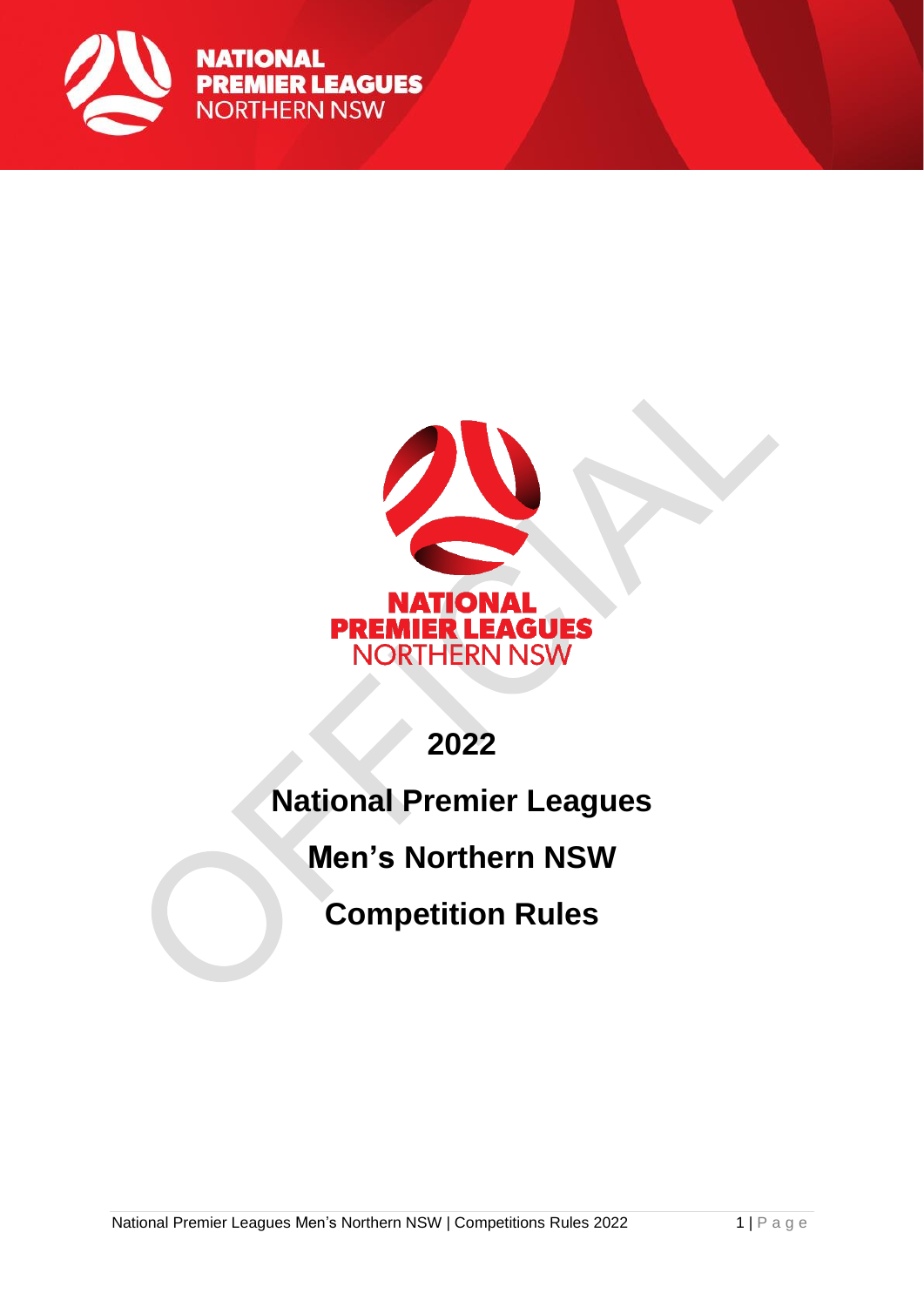

# **NATIONAL<br>PREMIER LEAGUES<br>NORTHERN NSW**

| the contract of the contract of the contract of the contract of the contract of the contract of the contract of |  |
|-----------------------------------------------------------------------------------------------------------------|--|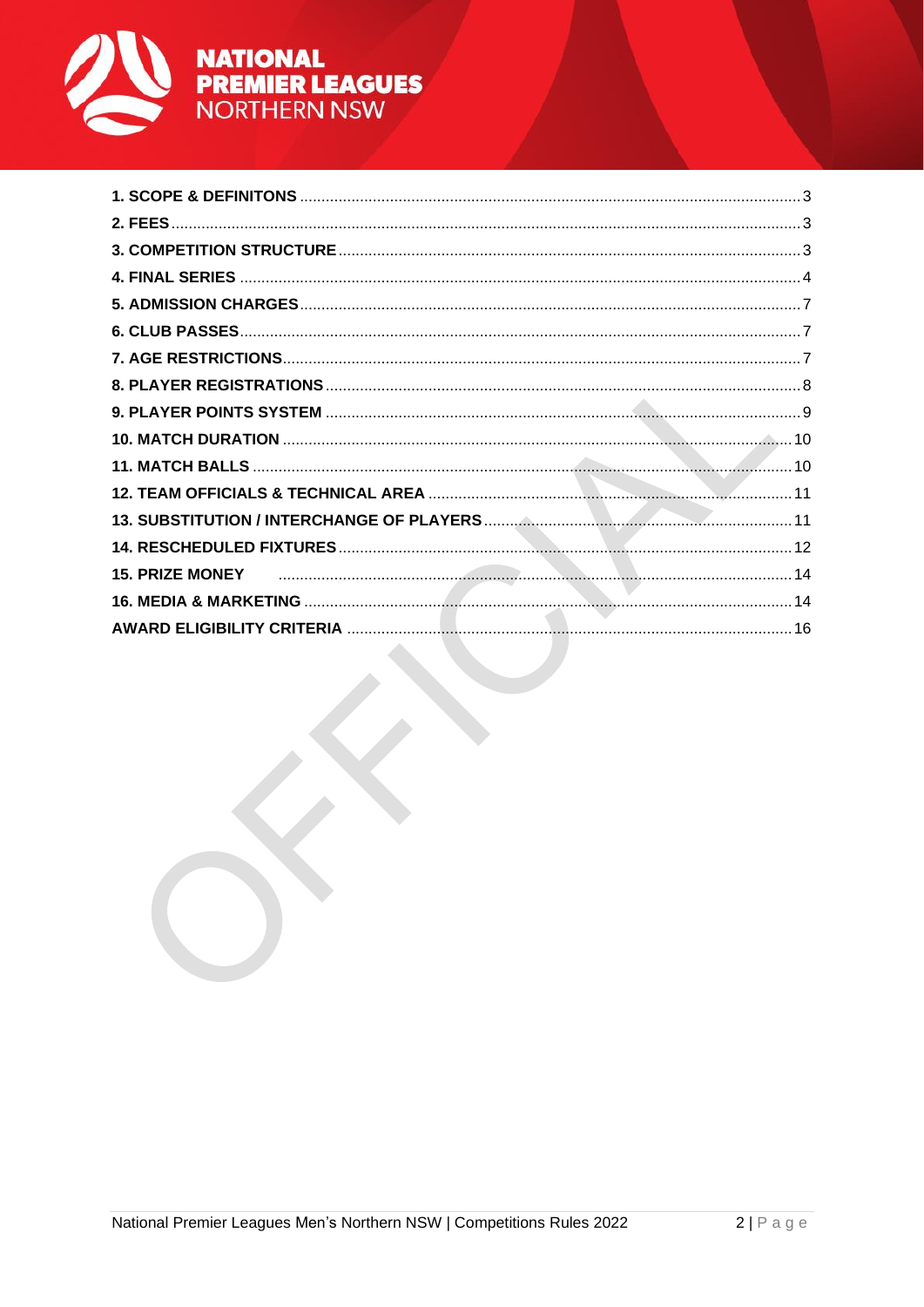

#### <span id="page-2-0"></span>**1. SCOPE & DEFINITONS**

- **1.1.** The National Premier Leagues Men's Northern NSW 2022 Competition Rules are to be read in conjunction with Northern NSW Football 2022 Premier Competition Regulations.
- **1.2.** All definitions as outlined in the Northern NSW Football 2022 Premier Competition Regulations will apply in this document.

#### <span id="page-2-1"></span>**2. FEES**

- **2.1.** Participation Fee
	- **(a)** The total Participation Fee is approximately \$44,193.49, subject to Rule 2.1(c).

|        | $\mathbf w$ , $\mathbf w$ , $\mathbf w$ , $\mathbf w$ , $\mathbf w$ , $\mathbf w$ , $\mathbf w$ , $\mathbf w$ , $\mathbf w$ , $\mathbf w$ , $\mathbf w$ , $\mathbf w$ |             |
|--------|-----------------------------------------------------------------------------------------------------------------------------------------------------------------------|-------------|
| (i)    | <b>Competition Fees</b>                                                                                                                                               | \$10,243.75 |
| (iii)  | Contribution to Match Official Appointments Officer                                                                                                                   | \$770.00    |
| (iii)  | Australia Cup Entry Fee                                                                                                                                               | \$907.50    |
| (iv)   | <b>BarTV Coverage</b>                                                                                                                                                 | N/A         |
| (v)    | <b>Disciplinary Levy</b>                                                                                                                                              | \$825.00    |
| (vi)   | <b>Match Official Fees</b>                                                                                                                                            | \$13,908.00 |
| (vii)  | Senior Player Registration Fees                                                                                                                                       | \$9,546.92  |
| (viii) | Junior Player Registration Fees                                                                                                                                       | \$7,992.32  |

**(b)** This Fee includes the following:

**(c)** The final confirmed amount will be based on the exact number of Player registrations undertaken by a Club throughout the season. This final adjustment, positive or negative, will be reflected in the  $4<sup>th</sup>$  instalment noted in 2.1(d)(iv).

**(d)** The Participation Fee will be paid over four instalments:

|       | Instalment 1 | \$11,048.25 | Tuesday 15 <sup>th</sup> March    |
|-------|--------------|-------------|-----------------------------------|
| (ii)  | Instalment 2 | \$11,048,25 | Friday 15 <sup>th</sup> April     |
| (iii) | Instalment 3 | \$11.048.25 | Sunday 15 <sup>th</sup> May       |
| (iv)  | Instalment 4 | \$11,048.74 | Wednesday 31 <sup>st</sup> August |

#### <span id="page-2-2"></span>**3. COMPETITION STRUCTURE**

- **3.1.** Each Club will be required to field and maintain the following Teams in NPL Men's NNSW Competition:
	- **(a)** Senior Competition:
		- **(i)** First Grade;
		- **(ii)** Reserve Grade;
		- **(iii)** 18 Years.
	- **(b)** Youth Competition:
		- **(i)** 16 Years;
		- **(ii)** 15 Years;
		- **(iii)** 14 Years;
		- **(iv)** 13 Years.

 $\mathcal{A}$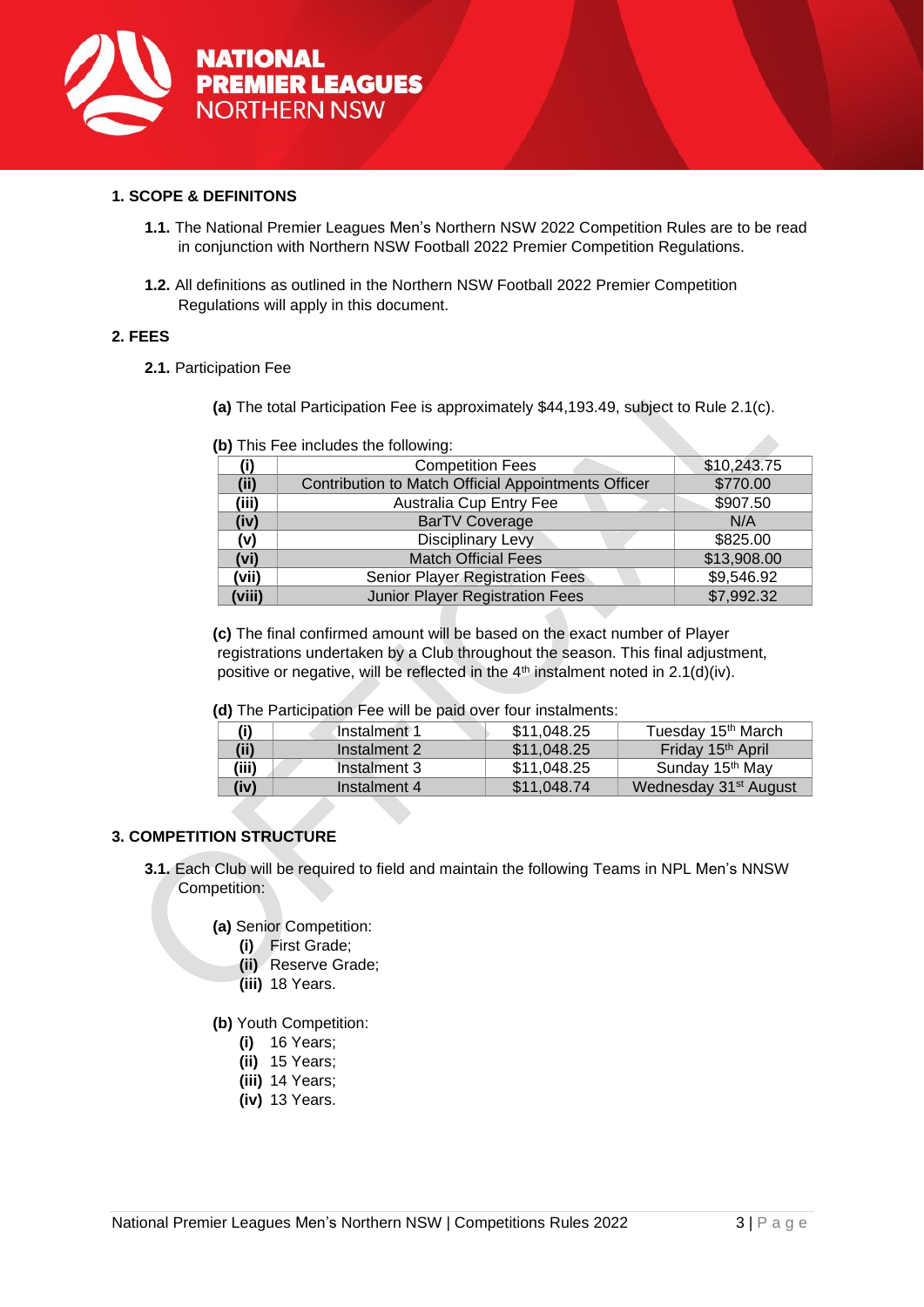

- **3.2.** The Senior Competition is comprised of 11 Clubs and played on a home and away basis over 22 rounds.
- **3.3.** The Youth Competition is comprised of 13 Clubs will be played on a home and away basis over 26 rounds.

**3.4.** Points will be awarded in accordance with the 2022 Premier Competition Regulations.

#### <span id="page-3-0"></span>**4. FINAL SERIES**

**4.1.** The senior Finals Series will be conducted under the following format:

| Week 1                                                                     |                             |  |  |
|----------------------------------------------------------------------------|-----------------------------|--|--|
|                                                                            |                             |  |  |
| QF<br><b>Qualifying Final</b><br>2 <sup>nd</sup> Placed Team<br>v          | 3rd Placed Team             |  |  |
| 4 <sup>th</sup> Placed Team<br>v<br>EF<br><b>Elimination Final</b>         | 5 <sup>th</sup> Placed Team |  |  |
| <b>Loser Eliminated</b>                                                    |                             |  |  |
| <b>B1</b><br>1 <sup>st</sup> Placed Team<br><b>Bye</b><br>v                | Bye                         |  |  |
| Week 2                                                                     |                             |  |  |
| <b>MSF1</b><br><b>Major Semi-Final</b><br>1 <sup>st</sup> Placed Team<br>v | Winner QF                   |  |  |
| Loser QF<br>v                                                              | Winner EF                   |  |  |
| <b>MSF2</b><br><b>Minor Semi-Final</b><br><b>Loser Eliminated</b>          |                             |  |  |
| Week 3                                                                     |                             |  |  |
| Loser MSF1<br>v                                                            | Winner MSF2                 |  |  |
| РF<br><b>Preliminary Final</b><br>Loser Eliminated                         |                             |  |  |
| Winner MSF1<br><b>B2</b><br><b>Bye</b><br>v                                | Bye                         |  |  |
| Week 4                                                                     |                             |  |  |
| GF<br><b>Grand Final</b><br>Winner MSF1<br>v                               | Winner PF                   |  |  |

**(a)** Finals Series Fixtures:

**(b)** Weeks 1-3 finals host Venue is determined solely on the basis of first named 1<sup>st</sup> Grade Teams as outlined in Rule 4.1 (a).

**(c)** Reserve Grade and 18 Years Finals Series Matches will take place at the same Venue as their equivalent 1<sup>st</sup> Grade Competition Fixtures.

**(d)** The highest placed Team on the Official Points Table (1st Grade) reserves the right to nominate their preferred playing day.

**(e)** NNSWF reserves the right to schedule NPL Finals Series at their sole discretion, taking into account, all other Matches in Premier Competitions.

**(f)** If winners for the 1<sup>st</sup> Grade Finals Series Matches outlined in Rule 4.1 (a), Weeks 1-3 cannot be determined at the conclusion of normal time, then the following will occur immediately after the conclusion of the match:

- **(i)** Extra time of 2 equal periods of 15 minutes will be played in accordance with FIFA Law 8 for;
- **(ii)** If at the conclusion of both periods of extra time, a winner has not been determined, penalty kicks will be taken in accordance with FIFA Laws of the Game to determine a winner.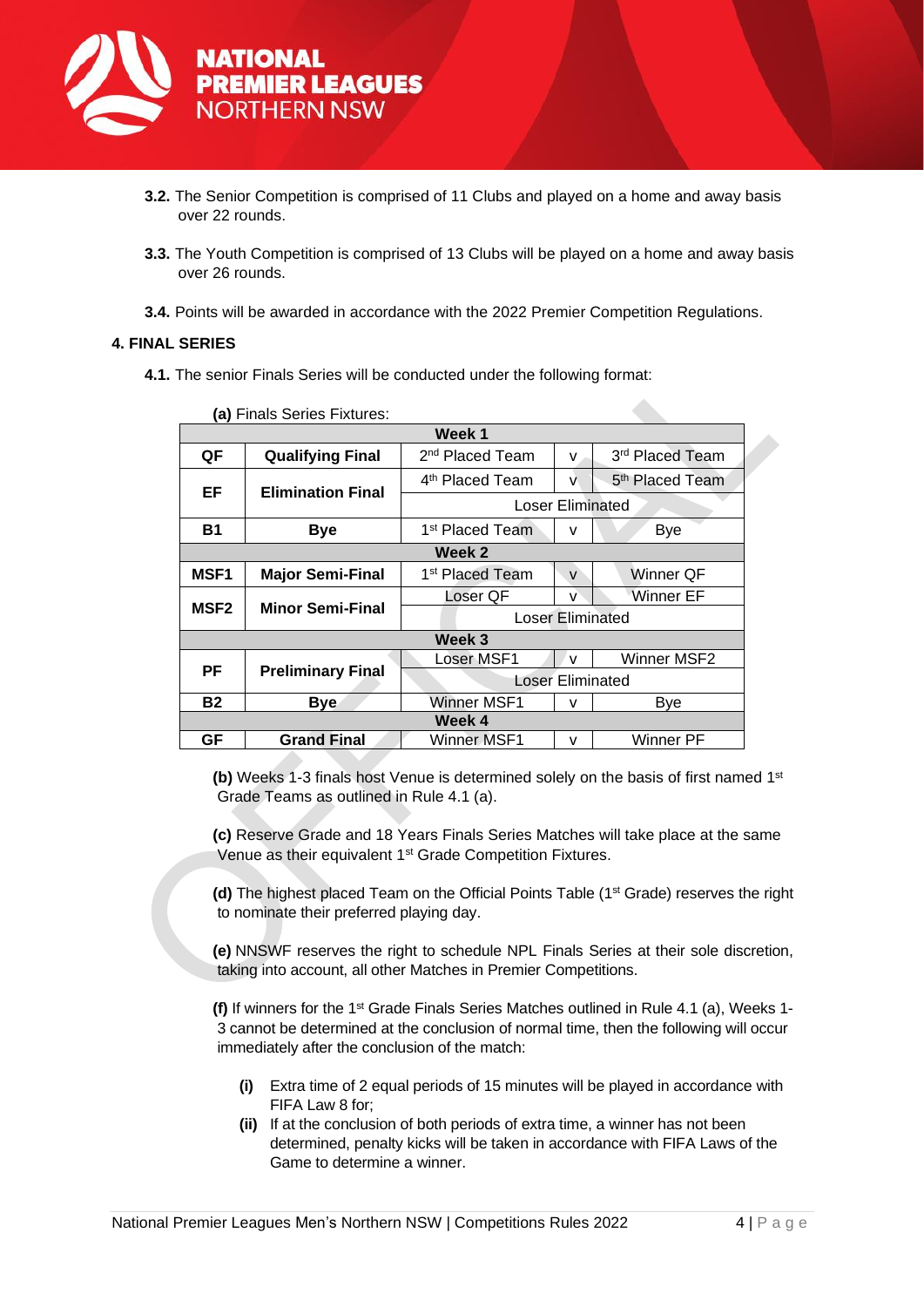

**(g)** If winners for the Reserve Grade and 18 Years Finals Series Matches outlined in Rule 4.1(a), Weeks 1-3 cannot be determined at the conclusion of normal time, then the following will occur immediately after the conclusion of the match:

- **(i)** Penalty kicks will be taken in accordance with FIFA Laws of the Game to determine a winner;
- **(ii)** For the avoidance of doubt no extra time will be played in Reserve Grade and 18 Years Competition Fixtures for these Matches.

**(h)** For all Senior Grand Final matches outlined in 4.1 (a) Week 4, if a winner cannot be determined at the conclusion of normal time, then the following will occur immediately after the conclusion of the match:

- **(i)** For 1st Grade and Reserve Grade, extra time periods will be 2 equal periods of 15 minutes;
- **(ii)** For 18 Years, extra time periods will be 2 equal periods of 10 minutes;
- **(iii)** If at the conclusion of both periods of extra time, a winner has not been determined, penalty kicks will be taken in accordance with FIFA Laws of the Game to determine a winner.

**(i)** NNSWF will determine the Venue, kick-off time and playing date of all NPL Grand Finals at its sole discretion.

#### **4.2.** Senior Finals Eligibility

**(a)** The grade a Player has played the highest percentage of their Matches in is the lowest grade in which they are eligible to participate in the Final's Series.

- **(i)** A Player is eligible to participate in the lowest grade they qualify for in accordance with 4.2 (a) and grades above.
- **(ii)** For the avoidance of doubt, percentage is calculated based on the number of individual games the Player has played, and not the number of games the Team has participated in.
- **(iii)** Should a player have played an equal percentage of their Matches in all grades they participated in, they will be considered eligible to participate in those grades.

**(b)** The highest grade in which a Player is named as a starting Player, will be considered to be the grade in which that Player has participated in for that round.

**(c)** Subject to any suspension and/or age eligibility a Player is eligible to participate in the grade they have qualified for and grades above.

**(d)** Club may seek special dispensation for the specialist position of Goalkeeper. All requests will be considered on an individual basis by NNSWF.

**(e)** Should a Team be removed or withdrawn from a competition, NNSWF reserves the right to adjust finals eligibility requirements for remaining Clubs on the basis of a Player being eligible for the Team they have played the majority of matches for and the corresponding grades above.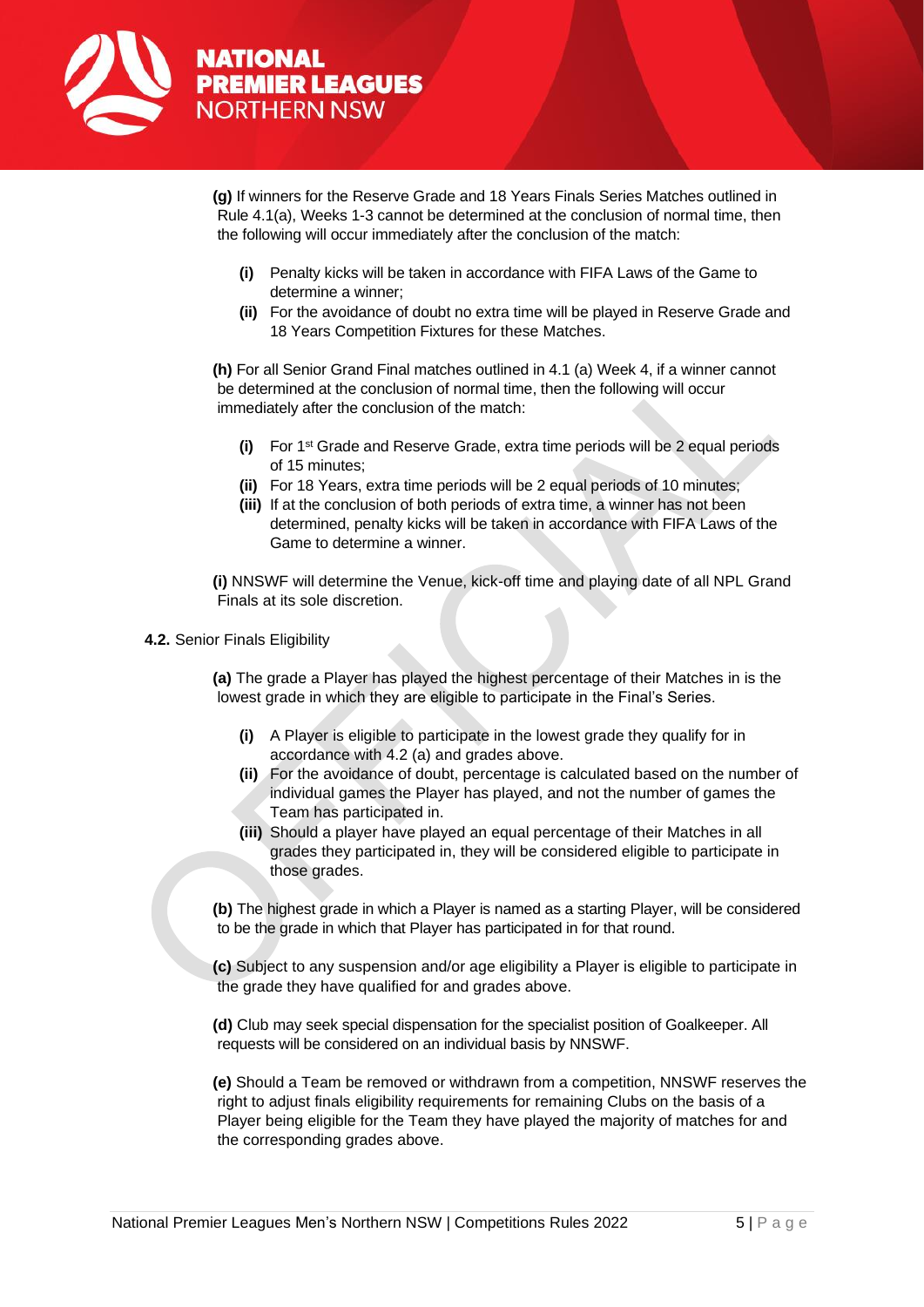

**4.3.** Youth Finals Series:

| (a) Youth semi-finals will be fixtures as follows: |  |  |  |
|----------------------------------------------------|--|--|--|
|----------------------------------------------------|--|--|--|

| Week 1   Semi-Final |                 |                                                                  |  |                                 |
|---------------------|-----------------|------------------------------------------------------------------|--|---------------------------------|
|                     | SE <sub>1</sub> | │ V │ 4 <sup>th</sup> Placed Team<br>1 <sup>st</sup> Placed Team |  |                                 |
|                     |                 | Loser Eliminated                                                 |  |                                 |
| (ii)                | SF <sub>2</sub> | 2 <sup>nd</sup> Placed Team                                      |  | V   3 <sup>rd</sup> Placed Team |
|                     |                 | Loser Eliminated                                                 |  |                                 |

**(b)** The winner of both semi-final matches will advance to the Grand Final.

**(c)** If either match in Rule 4.3 (a) is drawn at full-time then the following will occur immediately after the conclusion of the semi-final:

- **(i)** Penalty kicks will be taken in accordance with FIFA Laws of the Game to determine grand final placing's;
- **(ii)** For the avoidance of no extra time will be played in NPL Youth Semi-Finals.

**(d)** If at the conclusion of a Youth Grand Final Match the scores are level:

- **(i)** Extra time shall be played, 2 equal periods of 10 minutes will be permitted to find a winner. The conditions of FIFA Law 8 will apply;
- **(ii)** If scores are level at the conclusion of both periods of extra time, penalty kicks will be taken in accordance with the FIFA Laws of the Game, to determine the winner of the match.
- **(e)** NNSWF will determine the Venues for all NPL Youth Finals Series Matches.
- **4.4.** Youth Finals Eligibility

**(a)** The grade a Player has played the highest percentage of their Matches in is the lowest grade in which they are eligible to participate in the Final's Series.

- **(i)** A Player is eligible to participate in the lowest grade they qualify for in accordance with 4.4 (a) and grades above.
- **(ii)** For the avoidance of doubt, percentage is calculated based on the number of individual games the Player has played, and not the number of games the Team has participated in.
- **(iii)** Should a player have played an equal percentage of their Matches in all grades they participated in, they will be considered eligible to participate in those grades.

**(b)** Should a player have played an equal percentage of their Matches in all grades they participated in, they will be considered eligible to participate in those grades.

**(c)** Club may seek special dispensation for the specialist position of goalkeeper. All requests will be considered on an individual basis by NNSWF.

**(d)** Should a Team be removed or withdrawn from a competition, NNSWF reserves the right to adjust finals eligibility requirements for remaining Clubs on the basis of a Player being eligible for the Team they have played the majority of matches for and the corresponding grades above.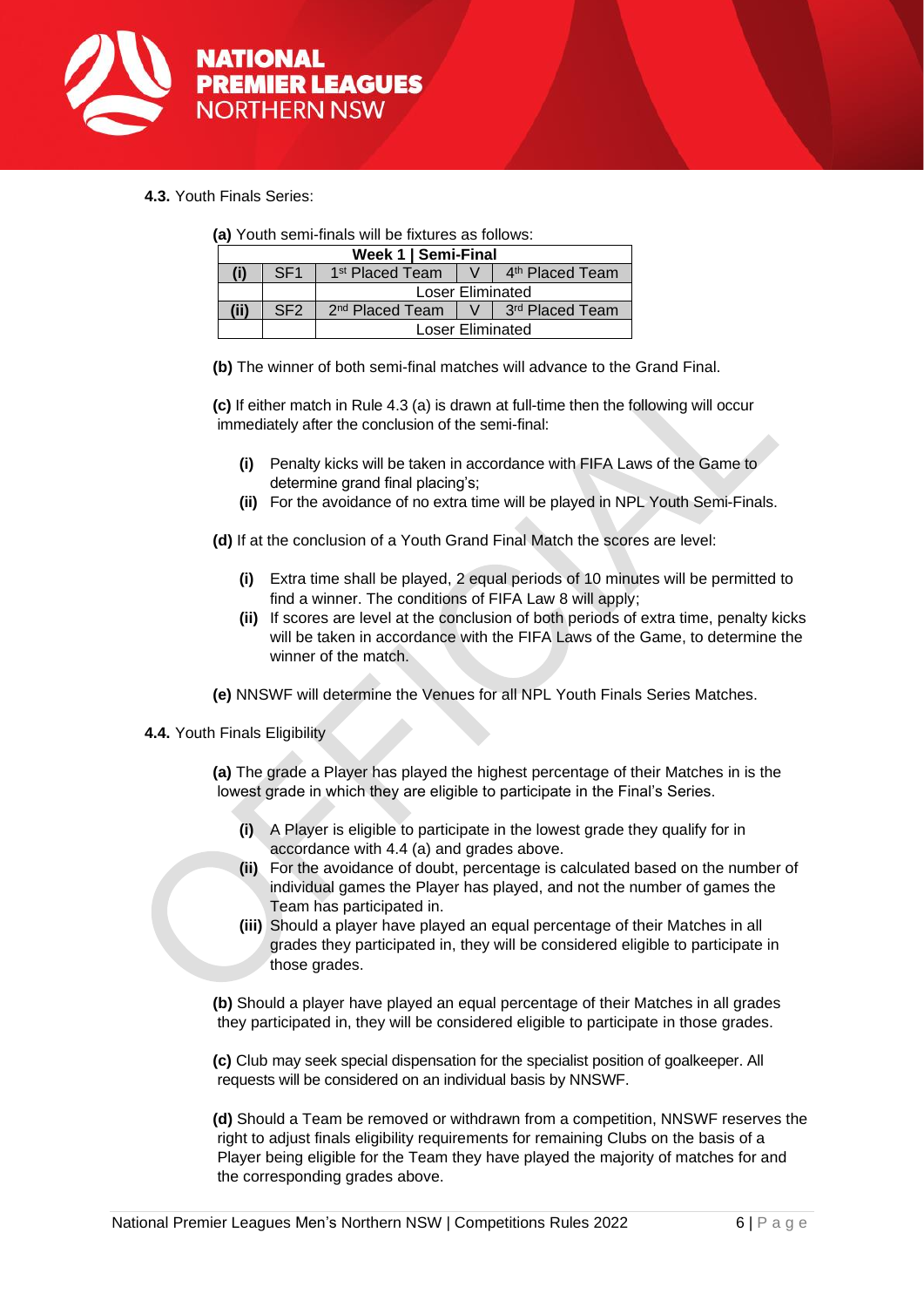

#### <span id="page-6-0"></span>**5. ADMISSION CHARGES**

**5.1.** Scheduled Fixture

**(a)** The following fees are the maximum admission fees which can be charged for senior Matches:

| (i)   | Adults     | \$10.00 |
|-------|------------|---------|
| (ii)  | Concession | \$5.00  |
| (iii) | Vehicles   | \$2.00  |

**(b)** Admission fees may only be charged for senior football:

**(i)** In the event of youth Matches occurring on the same day at the same Venue as senior Matches, admission fees may only apply from half time in the youth Match immediately preceding the first senior match.

#### **5.2.** Rescheduled Fixture

(a) Where a 1<sup>st</sup> Grade Team participates in a rescheduled fixture:

| /:۱   | Adults     | \$10.00 |
|-------|------------|---------|
| 'ii)  | Concession | \$5.00  |
| (iii) | Vehicles   | \$2.00  |

**(b)** Where only lower grades (more than 1 grade) participate in a rescheduled fixture:

| י י   | Adults     | \$5.00      |
|-------|------------|-------------|
| (ii)  | Concession | \$2.00      |
| (iii) | Vehicles   | 1.00<br>\$1 |

**(c)** No charge will apply where only 1 lower grade participates.

#### <span id="page-6-1"></span>**6. CLUB PASSES**

**6.1.** Each Club will be provided the following passes:

| a   | √lP            | л. |
|-----|----------------|----|
| (b) | Committee      |    |
| lc' | <b>Players</b> | 60 |

**6.2.** Clubs are responsible for ensuring that all Club Associates adhere to the required terms and conditions noted on their specific pass.

#### <span id="page-6-2"></span>**7. AGE RESTRICTIONS**

- **7.1.** A Player's age is determined by the age they turn during that calendar year.
- **7.2.** 2022 Senior Grades

**(a)** Minimum age to play in Senior Grades is 15 years.

**(b)** All Clubs, are required to register and maintain a minimum of 7 Players born 2002 or later in their Reserve Grade Roster:

**(i)** Players required in Rule 7.1 (b) cannot be listed on the Club's 18 Years Roster with the exception of Rule 7.1 (b) (ii);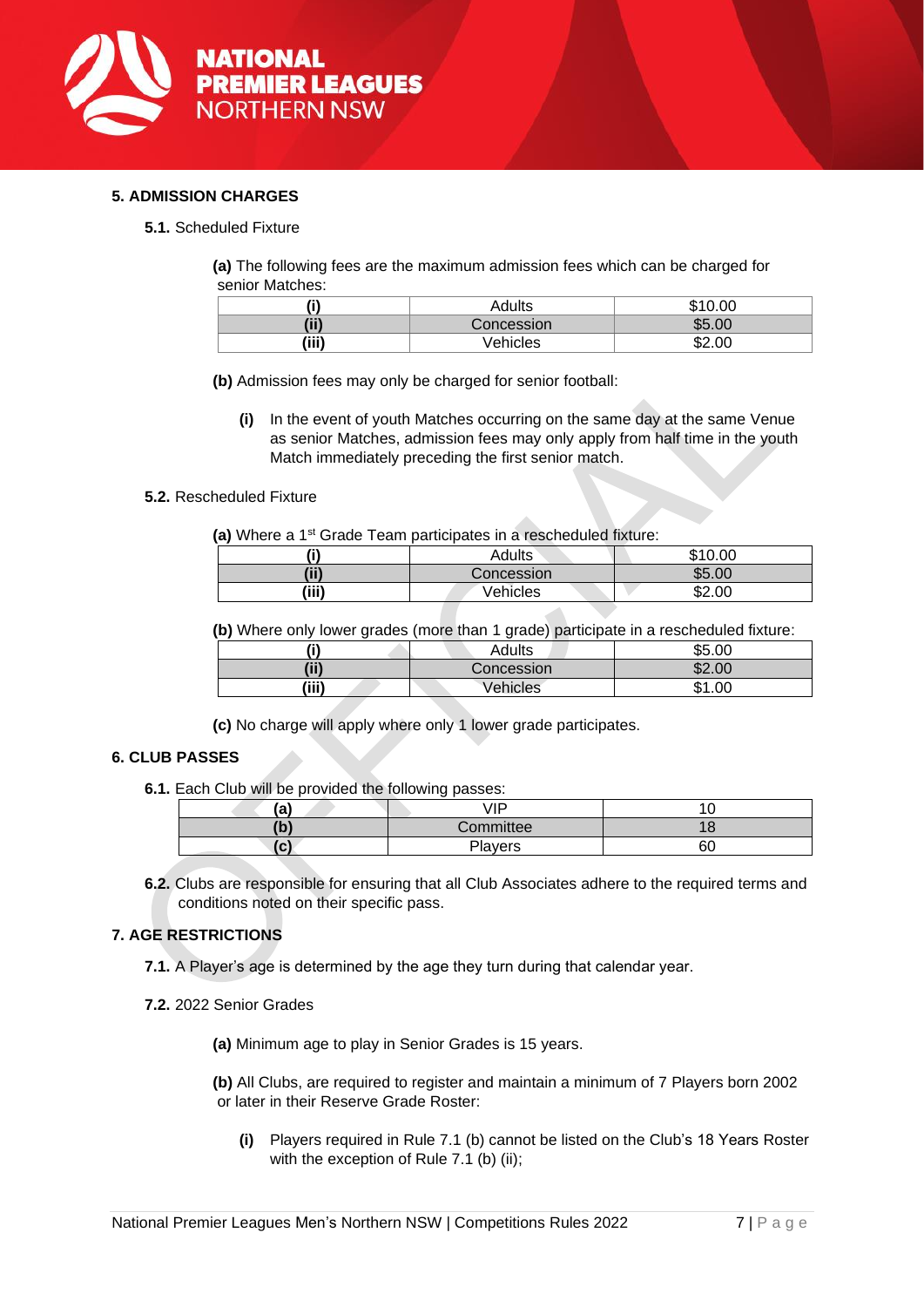

- **(ii)** A maximum of 2 Players from the Clubs Player Points System Roster may be included in the required Players of 7.2 (b).
- **7.3.** 2022 Youth Grades:

**(a)** Players born 2008 and 2009 are permitted to play a maximum of 2 years above their actual age grade (subject to final series qualification)

**(b)** Players born 2007 and before, are permitted to play into any high age group, including senior grades an unlimited number of times (subject to final series qualification)

**7.4.** A Player registered in the Player Points System Roster (1<sup>st</sup> Grade) is not permitted to participate in a Youth Grade competition.

#### <span id="page-7-0"></span>**8. PLAYER REGISTRATIONS**

**8.1.** The maximum number of Players permitted to be registered per Club is:

| <b>Seniors</b> | 1 <sup>st</sup> Grade, Reserve Grade and 18 Years | $\begin{array}{ c c }\n\hline\n60\n\end{array}$ |
|----------------|---------------------------------------------------|-------------------------------------------------|
| Youth          | 13 Years, 14 Years, 15 Years and 16 Years   64    |                                                 |
|                |                                                   |                                                 |

**8.2.** Youth Players

**(a)** Players who are born in 2011 will be consider eligible to participate in the 13 Years Competition Fixtures.

**(b)** Players who are born in 2010 will be consider eligible to participate in the 13 and/or 14 Years Competition Fixtures.

**8.3.** Player Eligibility Exemptions

**(a)** Players are not permitted to play down into an age group or grade lower than they are age eligible for with the exception of:

- **(i)** In the event of an injury or unavailability to a Goalkeeper and the subsequent goalkeeper from the age group or grade below is unable to participate, Clubs must complete and submit the following form [Eligibility Form](https://form.jotform.com/220327031254038) allowing for permission to play the Goalkeeper from the corresponding next age group or grade above.
- **(ii)** The [Eligibility Form](https://form.jotform.com/220327031254038) must be completed and submitted by a Club Executive or the Club Technical Director by or before 9am the next Business Day following the completion of the Match.
- **(iii)** Clubs are responsible for collecting and storing applicable evidence to support the usage of a Goalkeeper from the higher age group which may be requested by NNSWF.
- **(iv)** In the event a Player or Goalkeeper does not meet the above criteria, Clubs may apply in writing to NNSWF to request special exemption.
- **(v)** Should a Club be found guilty of the using a Goalkeeper from a higher grade to gain Sporting Advantage, which may include taking adequate steps in assembling their squads appropriately, they may be subject to NNSWF Premier Competition Regulation 7 and corresponding sanctions.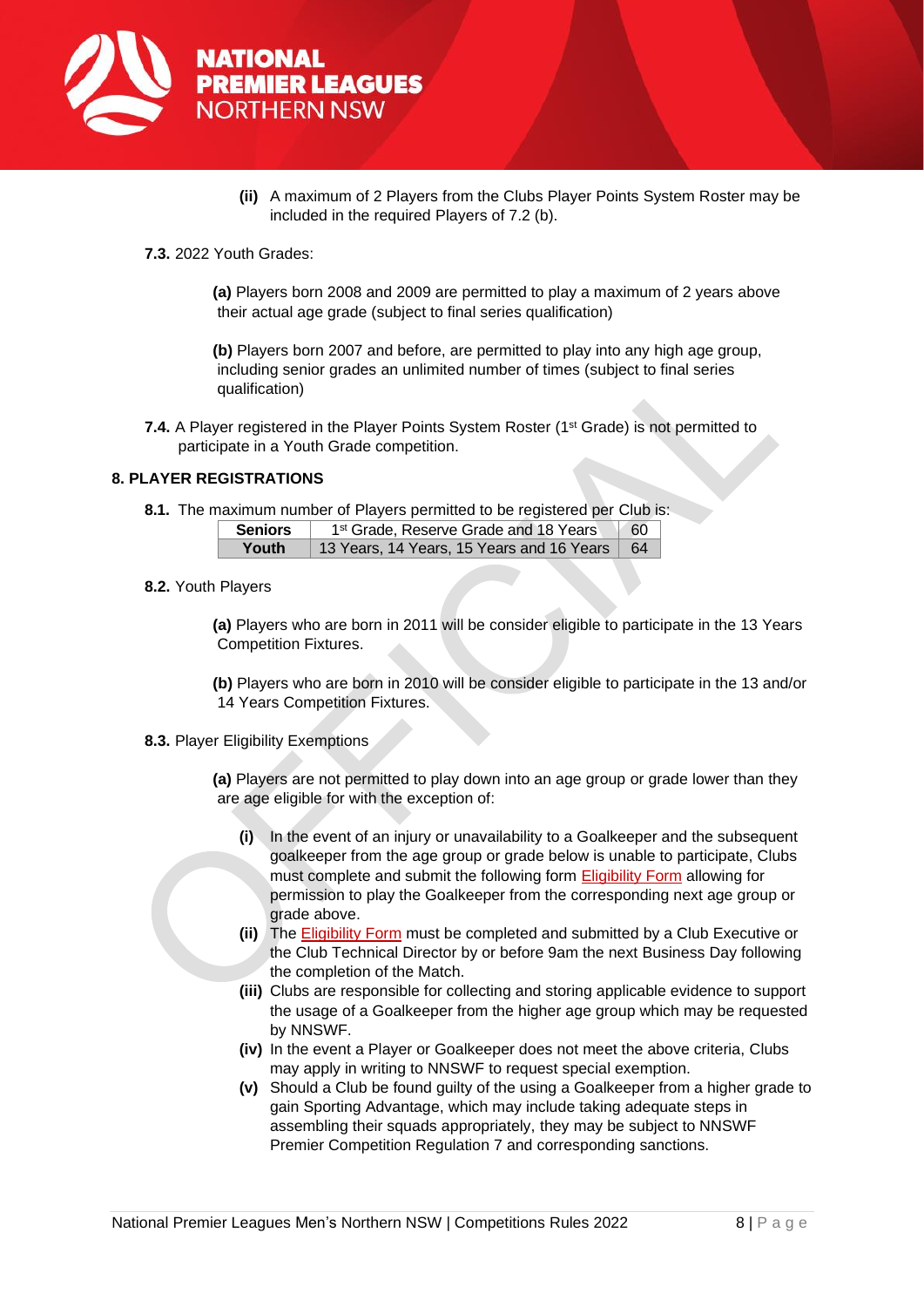

**8.4.** Biological Maturity Process

**(a)** Clubs may seek dispensation (under Biological Maturation guidelines) for a maximum of 2 Players in each of the 13 Years, 14 Years and 15 Years. Clubs seeking dispensation must apply to NNSWF on the prescribed request form:

**(i)** <https://northernnswfootball.com.au/biological-maturation/>

**(b)** All Players applying for Biological Maturation exemption must attend a physical session with NNSWF Player Development staff before being approved.

**(c)** Biological Maturation approvals are at the sole discretion of the NNSWF and are not appealable.

**8.5.** Mid Coast FC, North Coast Football and Clubs may apply to NNSWF to register female Players in the 13's, 14's 15's and 16's NPL Youth.

> **(a)** Approval to register is strictly at the absolute discretion of the NNSWF's Technical Department.

> **(b)** A female Player may be registered and is eligible to participate in an age group up to 2 years below the Player's age.

**(c)** The above rule is subject to female Players who are up to and including 18 years of age.

**(d)** Application must be submitted via the following prescribed form:

**(i)** [Application for Female to Play in Youth Male Competition](https://form.jotform.com/220327779607867)

#### <span id="page-8-0"></span>**9. PLAYER POINTS SYSTEM**

**9.1.** Each Club is subject to the requirements of the Player Points System as set out by Football Australia.

**(a)** For season 2022 each Club is allocated 180 PPS points for their 1st Grade squad.

**(i)** Promoted Clubs are allocated an additional 20 points for their first season as prescribed by Football Australia.

**(b)** Each Club must maintain a minimum PPS Roster of 20 Players and a maximum PPS Roster of 23 Players at all times throughout the NPL season.

**(c)** Should any Club's PPS Roster fall below the minimum 20 Players, for any reason, the Club will be required to nominate the appropriate number of Players from their Reserve Grade or 18 Years squads to fulfil the requirements outlined in Rule 9.1 (b) Overage Players will not be considered in this instance.

**9.2.** Clubs will be required to submit PPS documents to NNSWF as below:

| <b>Draft Roster</b> | Friday 18th February |
|---------------------|----------------------|
| <b>Final Roster</b> | Friday 25th February |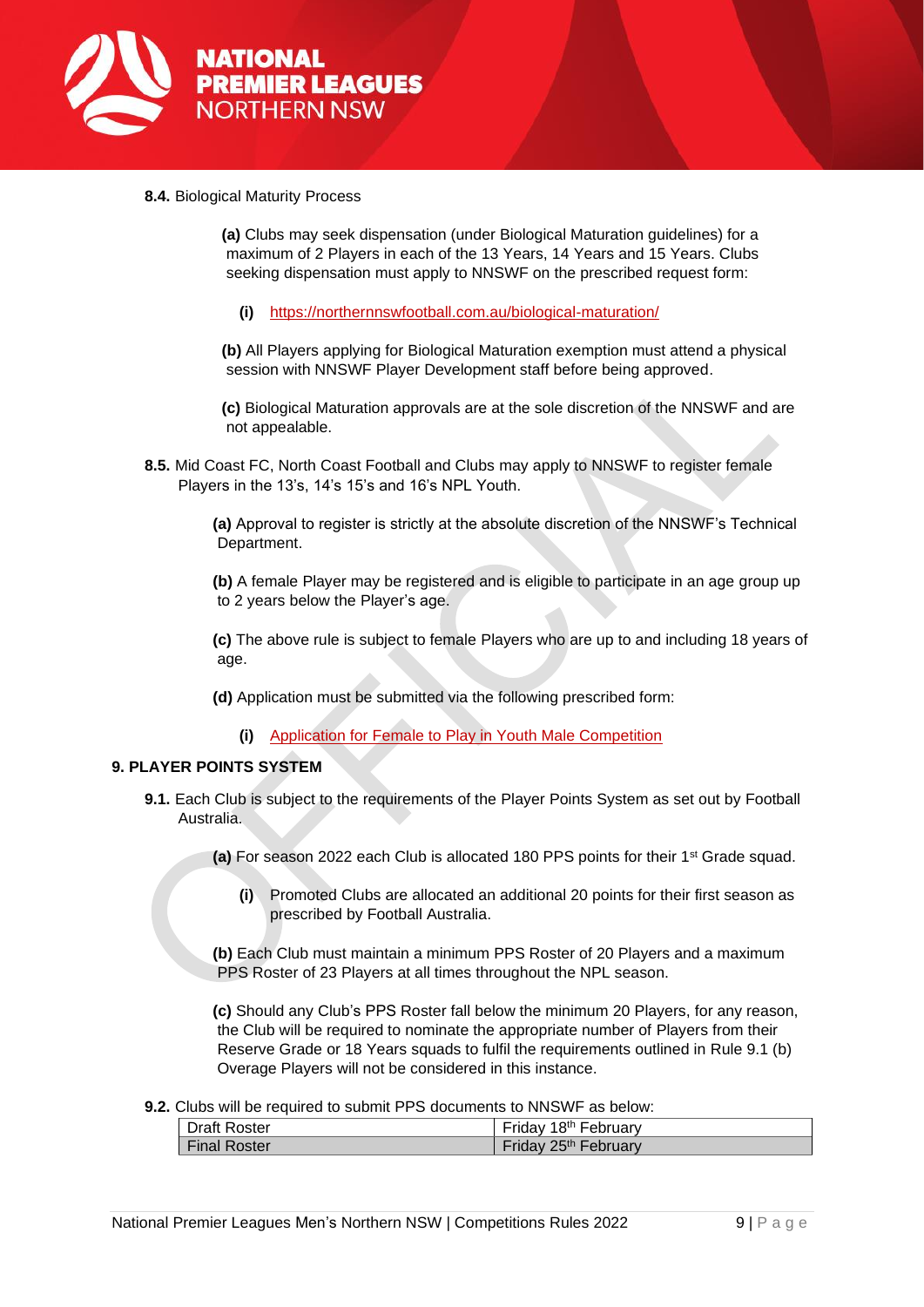

**9.3.** Clubs will be permitted to make a maximum of 2 changes to their original PPS squad during the following window(s):

| 1 <sup>st</sup> Window | Tuesday 12 <sup>th</sup> April $\rightarrow$ Thursday 14 <sup>th</sup> April (5:00pm) |  |
|------------------------|---------------------------------------------------------------------------------------|--|
| 2 <sup>nd</sup> Window | Tuesday 28 <sup>th</sup> June $\rightarrow$ Thursday 30 <sup>th</sup> June (5:00pm)   |  |
|                        |                                                                                       |  |

#### **9.4.** Reserve Grade

**(a)** Players born 2001 or earlier on the Reserve Grade Roster, will not be permitted to play 1st Grade Matches unless they have been added to the PPS in line with Rule 9.3.

**(b)** Clubs are permitted to transfer overage Players into the PPS Roster in the windows outlined in Rule 9.3.

- **9.5.** Should a Player listed within a PPS squad be deregistered outside of the allocated PPS windows, the Club will not be able to draft a replacement Player into its PPS squad until the PPS window opens, with the exception of Rule 9.1 (c).
- **9.6.** Changes to a PPS squad will not be permitted in the event of a Player(s) suspension.
- **9.7.** Any Club found to deliberately mislead or breach the PPS by knowingly providing incorrect information on a Player/s history will be subject to disciplinary action as determined by NNSWF.

#### <span id="page-9-0"></span>**10. MATCH DURATION**

| <b>Competition</b>    | <b>Match Duration</b> | <b>Half-Time Interval</b>            |
|-----------------------|-----------------------|--------------------------------------|
| 1 <sup>st</sup> Grade | 2 x 45-minute halves  | 15 minutes (max.)                    |
| <b>Reserve Grade</b>  | 2 x 45-minute halves  | 5 minutes (min.)   10 minutes (max.) |
| 18 Years              | 2 x 40-minute halves  | 5 minutes (min.)   10 minutes (max.) |
| 16 Years              | 2 x 40-minute halves  | 5 minutes (min.)   10 minutes (max.) |
| <b>15 Years</b>       | 2 x 40-minute halves  | 5 minutes (min.)   10 minutes (max.) |
| 14 Years              | 2 x 40-minute halves  | 5 minutes (min.)   10 minutes (max.) |
| 13 Years              | 2 x 40-minute halves  | 5 minutes (min.)   10 minutes (max.) |

**10.1.** Each Competition Fixture shall consist of the following:

**10.2.** Additional time for injuries and stoppages in 1<sup>st</sup> Grade may be added at the discretion of the referee.

#### <span id="page-9-1"></span>**11. MATCH BALLS**

- **11.1.** Approved match balls must be used in all NPL Competition Fixtures.
- **11.2.** Mitre is the approved match ball for season 2022.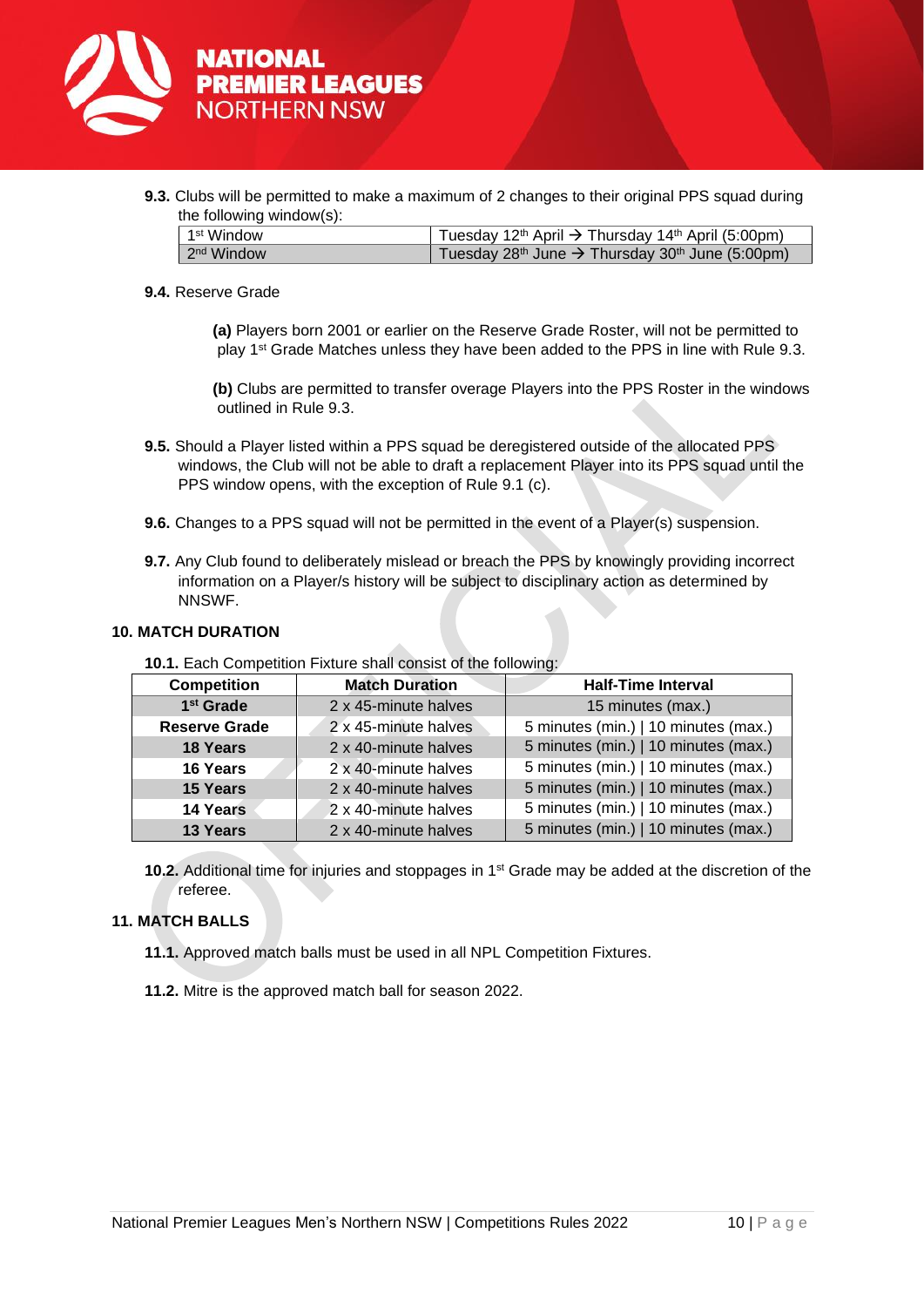

#### **11.3.** The following match balls must be used:

| <b>Competition</b>    | <b>Match Ball Size</b> | <b>Match Ball Min. Quality</b>                   |
|-----------------------|------------------------|--------------------------------------------------|
| 1 <sup>st</sup> Grade | 5                      | Top of the range Mitre<br>(NPL Delta or similar) |
| <b>Reserve Grade</b>  | 5                      | Mid-range Mitre                                  |
| <b>18 Years</b>       |                        |                                                  |
| 16 Years              | 5                      | Mid-range Mitre                                  |
| 15 Years              |                        |                                                  |
| 14 Years              |                        |                                                  |
| 13 Years              | 4                      | Mid-range Mitre                                  |

#### <span id="page-10-0"></span>**12. TEAM OFFICIALS & TECHNICAL AREA**

**12.1.** Clubs will be permitted to the following number of Team Officials, substitute and / or interchange Players within in the Technical Area during a fixture:

| <b>Competition</b>    | <b>Maximum Officials</b><br><b>Permitted</b> | <b>Maximum Players Permitted</b> |  |
|-----------------------|----------------------------------------------|----------------------------------|--|
| 1 <sup>st</sup> Grade | 6 Registered Team Officials                  | <b>7 Substitute Players</b>      |  |
| <b>Reserve Grade</b>  |                                              | 5 Substitute Players             |  |
| <b>18 Years</b>       |                                              |                                  |  |
| 16 Years              |                                              |                                  |  |
| 15 Years              |                                              |                                  |  |
| 14 Years              |                                              | 5 Interchange Players            |  |
| 13 Years              |                                              |                                  |  |

**(a)** All Team Officials & Players must be eligible to participate in the Match and named accordingly on the Official Team Sheet.

- **12.2.** All registered Team Officials must display their NNSWF Accreditation Pass at all times.
- **12.3.** A Player or Team Official who has been expelled or is serving a suspension is not permitted to be in the Technical Area during a fixture in accordance with Regulation 37 of 2022 Premier Competition Regulations.

#### <span id="page-10-1"></span>**13. SUBSTITUTION / INTERCHANGE OF PLAYERS**

13.1. Substitution NPL 1<sup>st</sup> Grade

**(a)** Each competing Team may name a maximum of 7 substitute Players on the Official Team Sheet and at its discretion use 5 substitutes during a Match, 1 of whom may be the Goalkeeper;

**(b)** To reduce disruption to the Match, each Team will have a maximum of 3 opportunities to make substitutions during the game; substitutions may also be made at half-time which does not count towards the maximum of 3 opportunities. If both teams make a substitution at the same time, this will count as 1 of the 3 opportunities for each team.

**(i)** For Matches where Extra Time is required (Rule 4.1) each Team will have 1 additional opportunity to make a substitution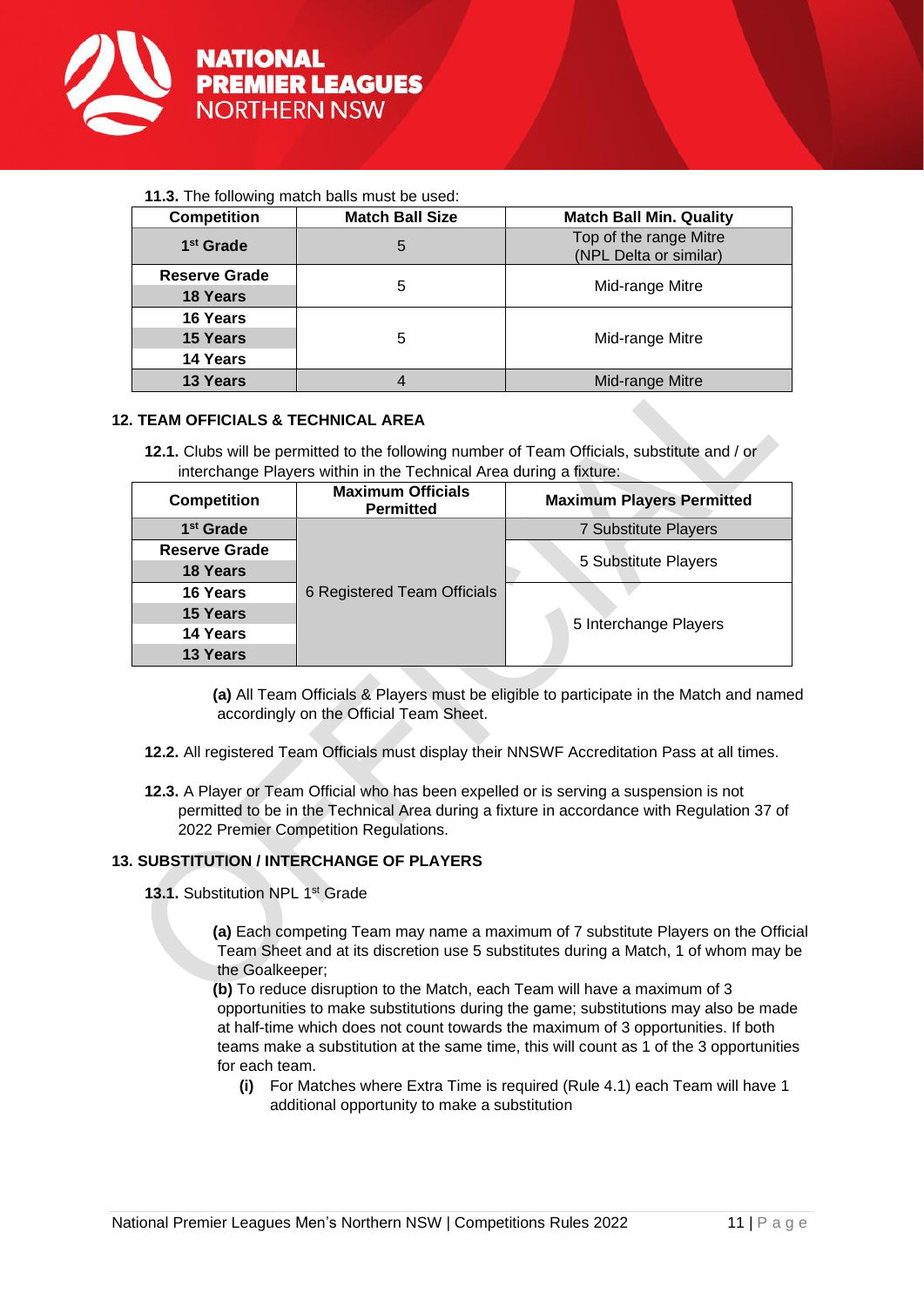

**13.2.** Reserve Grade and 18 Years

**(a)** Each competing Team may name a maximum of 5 substitute Players on the Official Team Sheet and at its discretion use 5 substitutes during a Match, 1 of whom may be the Goalkeeper;

**(b)** To reduce disruption to the Match, each Team will have a maximum of 3 opportunities to make substitutions during the game; substitutions may also be made at half-time which does not count towards the maximum of 3 opportunities. If both teams make a substitution at the same time, this will count as 1 of the 3 opportunities for each team.

- **(i)** For Matches where Extra Time is required (Rule 4.1) each Team will have 1 additional opportunity to make a substitution.
- **13.3.** Interchange (Youth Grades)

**(a)** A Team is permitted to name a maximum of 5 interchange Players on the Team Sheet.

**(b)** A Team will be permitted to make unlimited interchanges during each half and the half-time interval:

- **13.4.** The interchange rule will apply for the following competitions:
	- **(a)** 16 Years;
	- **(b)** 15 Years;
	- **(c)** 14 Years;
	- **(d)** 13 Years.

#### <span id="page-11-0"></span>**14. RESCHEDULED FIXTURES**

**14.1.** Senior Competitions

**(a)** Senior Competition Fixtures postponed due to inclement weather, or any other causes will in the first instance be rescheduled to the next available catch-up round, with preference given to matchdays where multiple grades have been postponed.

**(b)** Should there be no available catch-up rounds, the matches will be replayed the second week after the postponement as follows with due consideration given to previously scheduled Competition Fixtures:

| 1 <sup>st</sup> Grade | Wednesday | 7:00pm             |
|-----------------------|-----------|--------------------|
| 18 Years              | Tuesdav   | 6:15pm             |
| Reserve Grade         | Tuesdav   | 8:00 <sub>pm</sub> |

**(c)** NNSWF reserves the right at its absolute discretion to consider all available options to ensure that as many fixtures as possible are played during a period of inclement weather or postponements, and where any fixture may have a bearing on a final's series position all endeavours will be made to reschedule fixture.

**14.2.** Youth Fixtures Involving Regional Teams

**(a)** Youth Competition Fixtures postponed due to inclement weather, or any other causes will in the first instance be rescheduled to the next available catch-up round,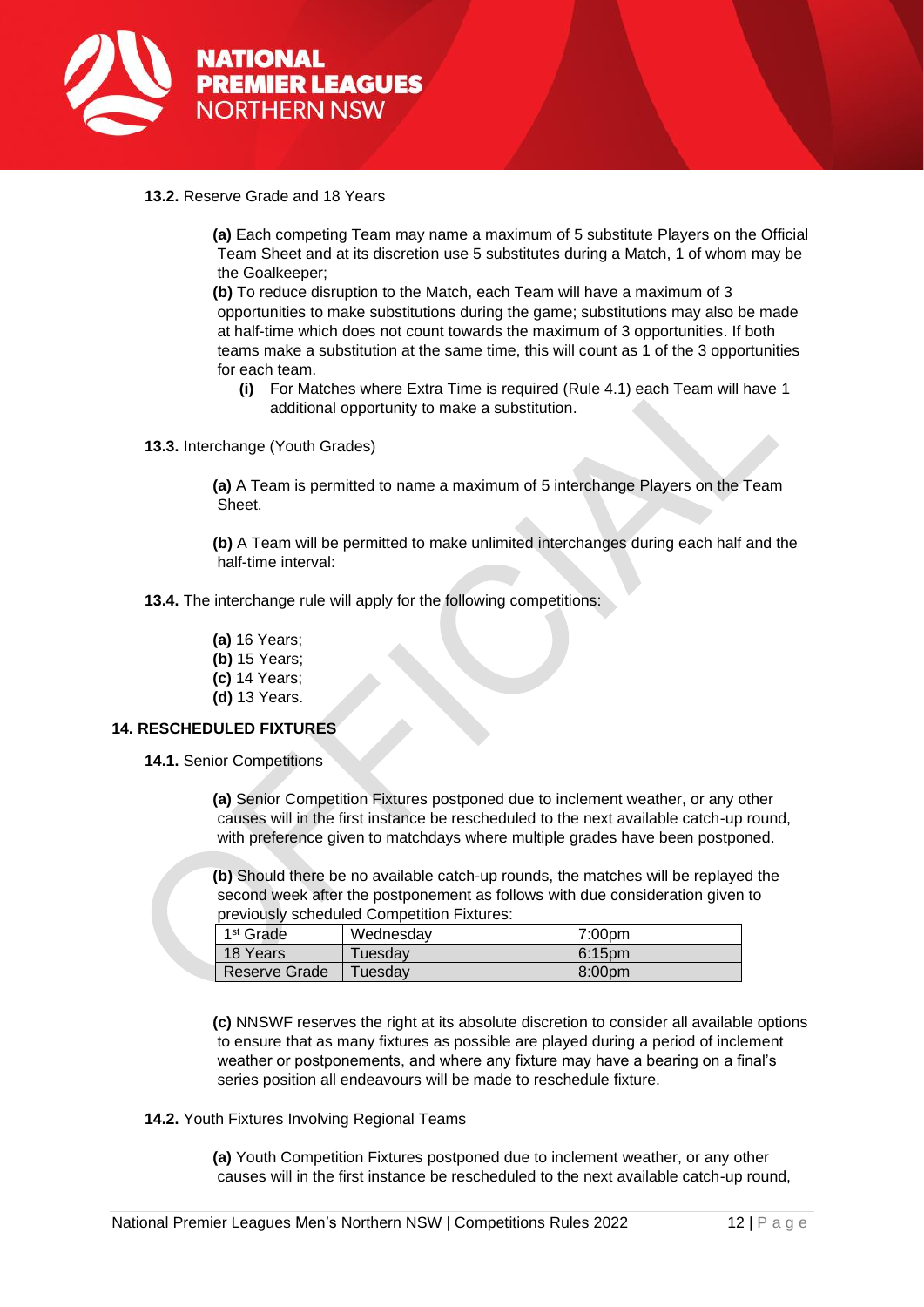

with preference given to matchdays where either multiple grades have been postponed or, for matches involving regional based teams (Mid Coast FC and North Coast Football).

- **(i)** NNSWF reserves the right to revert scheduled Competition Fixtures from catch-up rounds to mid-week in accordance with 14.2 (b) where metropolitan based Teams were scheduled in the event a regional based Team can participate in rescheduled Competition Fixtures against a metropolitan Team.
- **(ii)** Adjustments to catch-up round scheduling, including prioritising regional based Teams over metropolitan v metropolitan rescheduled Competition Fixtures shall only be permitted where the rescheduled Competition Fixture is confirmed in advance of 10 Business Days prior to existing rescheduled Competition Fixtures.
- **(iii)** In the event of no available catch-up rounds for regional based Teams, both Clubs can agree to an alternate date which may include a double header weekend within a 10 Business Day period following the postponement of the Competition Fixture(s).
- **(iv)** Should both Clubs fail to agree on a date within this period the result of the Matches concerned will be recorded as nil all draw (0-0).
- **14.3.** Youth Fixtures Excluding Regional Teams

**(a)** Should there be no available catch-up rounds, the matches will be replayed the within the following options after the postponement as follows with due consideration given to previously scheduled Competition Fixtures (excluding Matches involving Mid Coast FC & North Coast Football):

|  | 13 Years | Tuesday of the second week<br>following postponement  | 6:00pm |
|--|----------|-------------------------------------------------------|--------|
|  | 14 Years | Tuesday of the second week<br>following postponement  | 7:40pm |
|  | 15 Years | Thursday of the second week<br>following postponement | 6:00pm |
|  | 16 Years | Thursday of the second week<br>following postponement | 7:40pm |

**(i)** Where no senior fixtures have been scheduled

**(ii)** Where existing senior fixtures have been scheduled

|  | 13 Years | Tuesday of the third week<br>following postponement  | 6:00pm |
|--|----------|------------------------------------------------------|--------|
|  | 14 Years | Tuesday of the third week<br>following postponement  | 7:40pm |
|  | 15 Years | Thursday of the third week<br>following postponement | 6:00pm |
|  | 16 Years | Thursday of the third week<br>following postponement | 7:40pm |

**(iii)** In the event the Home or Host Club's ground is not available within the available period and existing or prioritised Senior Competition Fixtures have not been scheduled at the Venue the Away Club will be afforded the opportunity to host the postponed Competition Fixture(s).

**(b)** NNSWF reserves the right at its absolute discretion to consider all available options to ensure that as many fixtures as possible are played during a period of inclement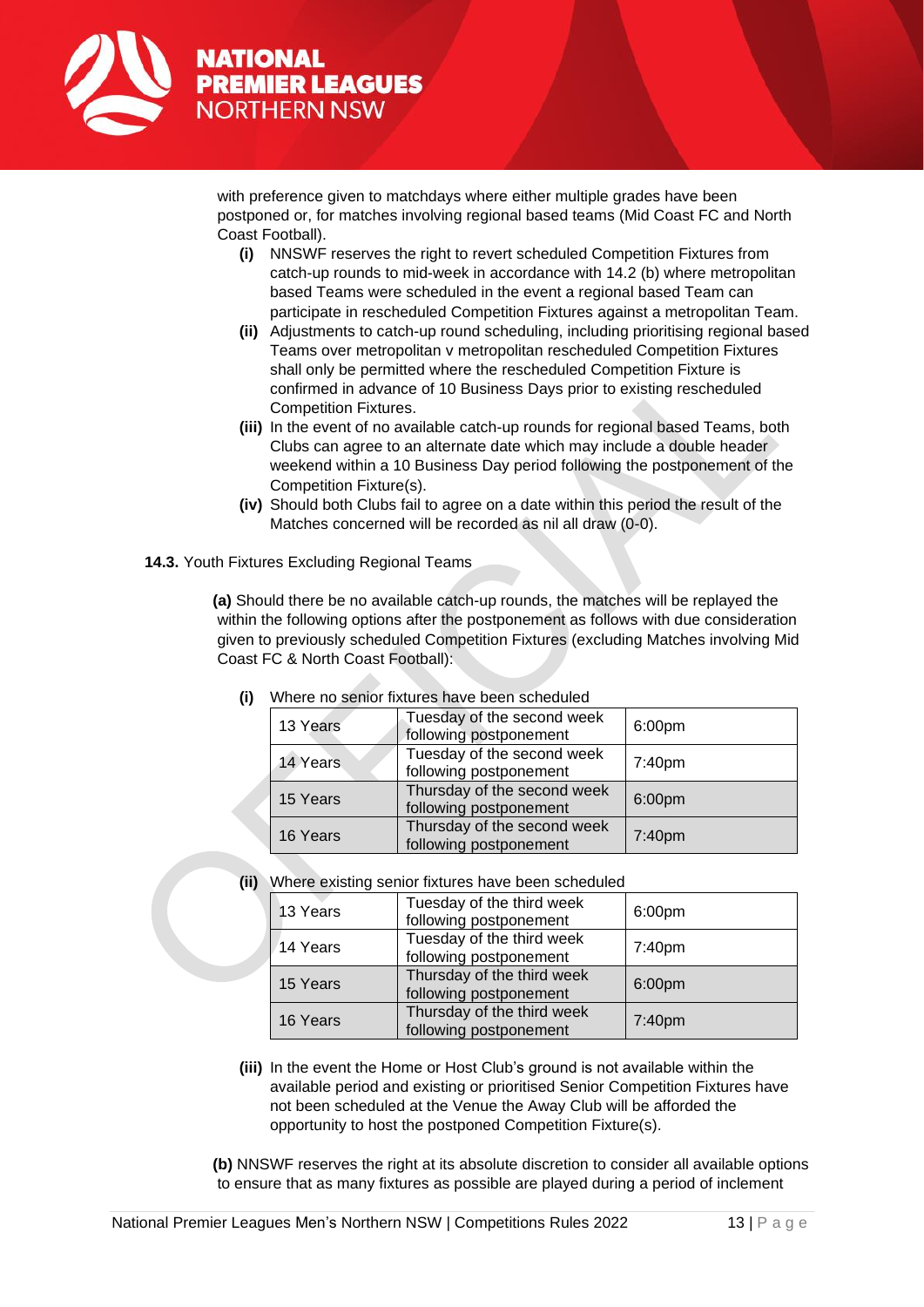

weather or postponements, and where any fixture may have a bearing on a final's series position all endeavours will be made to reschedule fixture.

- **14.4.** Should inclement weather persist and cause the postponement of rescheduled fixtures, NNSWF will liaise with the Home Club to determine new Competition Fixture dates.
- **14.5.** The availability of Players or Team Officials will not be taken into consideration when determining rescheduled fixtures.

#### <span id="page-13-0"></span>**15. PRIZE MONEY**

**15.1.** Prize money shall be awarded in accordance with the following table:

| 1 <sup>st</sup> Grade Premiers            | \$10 000.00                    |
|-------------------------------------------|--------------------------------|
| 1 <sup>st</sup> Grade Second Place        | \$2 000.00                     |
| 1 <sup>st</sup> Grade Grand Final Winners | \$4 000.00                     |
| 1 <sup>st</sup> Grade Grand Finalists     | \$2 000.00                     |
| Club Championship                         | \$2 000.00                     |
| Club of the Year                          | \$1 000.00 First Touch Voucher |

#### <span id="page-13-1"></span>**16. MEDIA & MARKETING**

- **16.1.** Clubs will be required to actively operate Social Media accounts that are up to date, relevant and provide information to their members in accordance with NNSWF's Social Media Policy.
- **16.2.** Clubs may be required to erect 3 NPL sponsorship banners on the inside of the playing field perimeter fencing with 1 banner erected behind each set of goalposts and the remaining banner on or as near as possible to the halfway line on the opposite side of the ground to the grandstand.
	- **(a)** Clubs who fail to adhere to this will be subject to a fine in accordance with Appendix A of the 2022 Premier Competitions Regulations.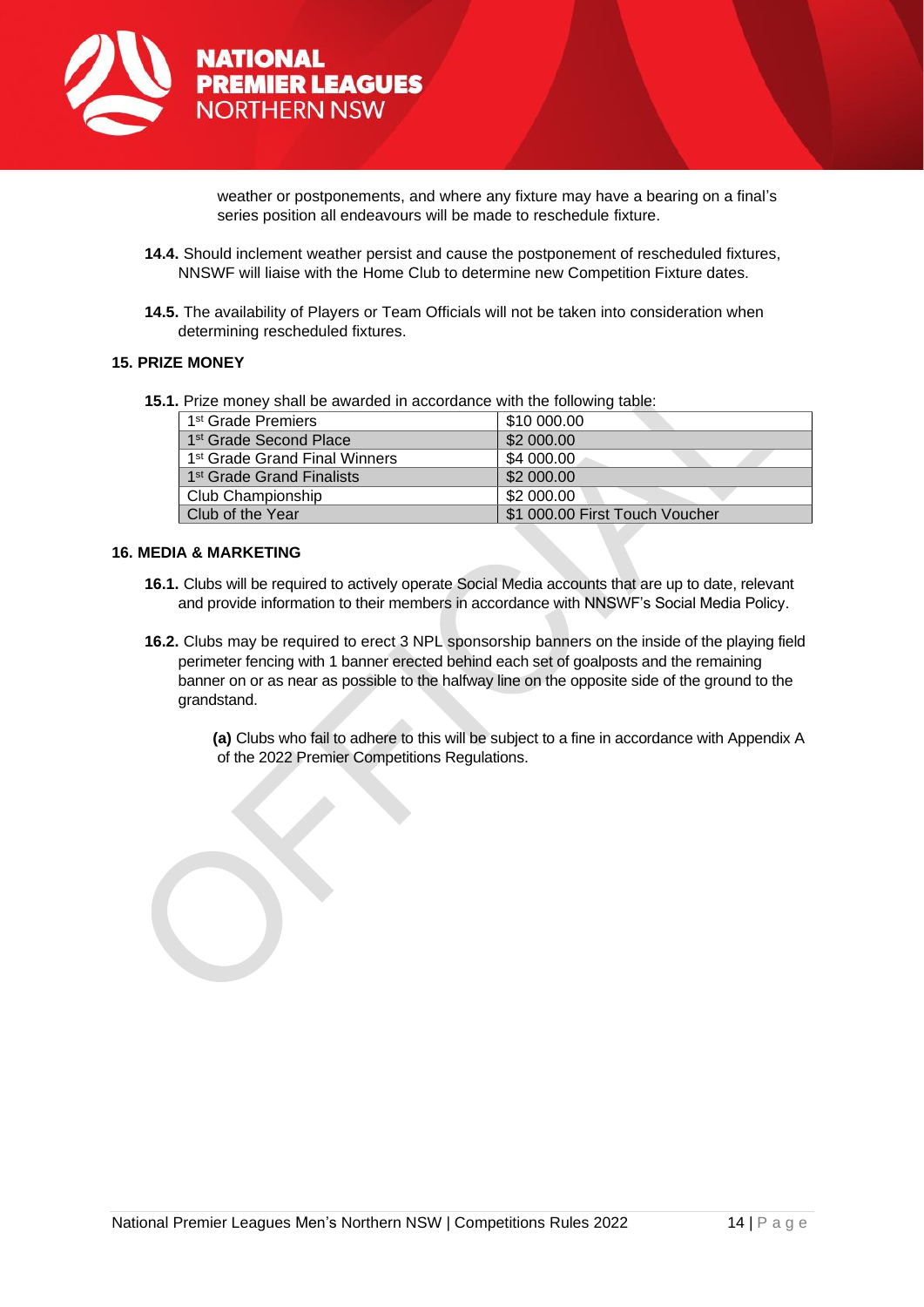

#### **APPENDIX A – AWARDS**

The following awards shall be presented to eligible recipients.

| Award                                                     | <b>Criteria / System</b>                                 | <b>Method</b>                                                                                                                                                                                                                 |
|-----------------------------------------------------------|----------------------------------------------------------|-------------------------------------------------------------------------------------------------------------------------------------------------------------------------------------------------------------------------------|
| <b>Graham Jennings Medal</b><br>(Player of the Year) *    | Ongoing 3-2-1 Vote System                                | Voted by Match Officials of<br>each Premiership fixture.                                                                                                                                                                      |
| <b>Players Player Award*</b>                              | 1 off singular Vote System                               | Following the completion of the<br>Premiership each Player on the<br>respective 1 <sup>st</sup> Grade Roster will<br>vote for the player they believe<br>is the best in the league.                                           |
| <b>Media Award *</b>                                      | 1 off 3-2-1 Vote System                                  | Following the completion of the<br>Premiership selected media<br>who have actively covered the<br>league will vote for the best<br>player in the league.                                                                      |
| <b>Bill Mahoney</b><br>Goalkeeper of the Year *           | 1 off 3-2-1 Vote System                                  | 1 <sup>st</sup> Grade Head Coaches vote<br>at the conclusion of the<br>Premiership season.                                                                                                                                    |
| Young Player of the Year *                                | Highest eligible vote getter                             | Highest vote getter in the<br>Player of the Year tally who is<br>21 or younger. In the event this<br>player has won the Player of<br>the Year the next highest vote<br>getter within the criteria would<br>receive the award. |
| Coach of the Year *                                       | 1 off 3-2-1 Vote System                                  | 1 <sup>st</sup> Grade Head Coaches vote<br>at the conclusion of the<br>Premiership season.                                                                                                                                    |
| <b>Fair Play Award</b>                                    | <b>Scaled Disciplinary</b><br><b>Infringement System</b> | Awarded to the Club with the<br>best disciplinary record<br>throughout the Premiership<br>season considering yellow / red<br>card infringements & Code of<br>Conduct offences across all<br><b>Competition Grades.</b>        |
| Golden Boot *                                             |                                                          | Highest goal scorer during the<br>Premiership season.                                                                                                                                                                         |
| <b>Dave Williams Medal</b><br>Player of the Grand Final * |                                                          | Technical panel assembled to<br>determine the best player of the<br>Grand Final.                                                                                                                                              |
| <b>Club of the Year</b>                                   | <b>NNSWF Reporting System</b>                            | Based on Club reporting<br>system data.                                                                                                                                                                                       |

**\*1st Grade only.** 

(A) Clubs who fail to submit votes may be subject to financial sanctions in accordance with the NNSWF Competition Regulations Appendix A.